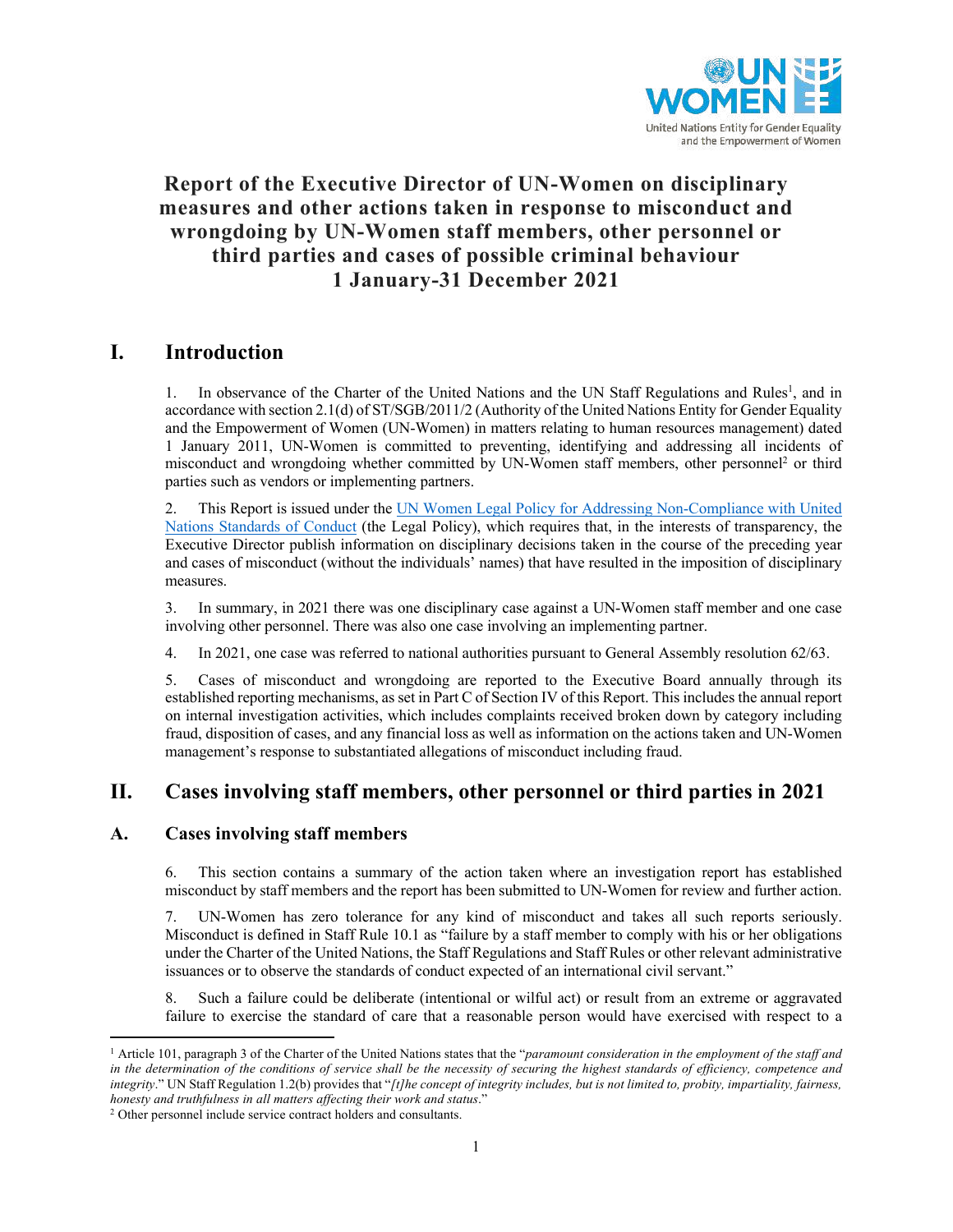reasonably foreseeable risk (gross negligence) or from a complete disregard of a risk which is likely to cause harm (recklessness).

i. Disciplinary or administrative action

9. The Executive Director imposes disciplinary and administrative measures under the UN Staff Regulations and Rules following a thorough process as defined in the Legal Policy. Appeals against the Executive Director's decision to impose a disciplinary or an administrative measure following an investigation, and/or a disciplinary process are heard by the United Nations Dispute Tribunal (UNDT). Decisions by the UNDT may be appealed, either by staff members or by the organization, to the United Nations Appeals Tribunal. The decisions of both tribunals are binding on UN-Women.

10. In 2021, one case resulted in a disciplinary measure against a staff member:

#### *Failure to observe standards of conduct*

The staff member was found to have failed to observe the standards expected of a United Nations civil servant and to uphold the highest standards of integrity, use the property and assets of UN Women only for official purposes, operate a vehicle in a safe and responsible manner and to obtain authorization for personal use of a UN Women vehicle. The staff member was dismissed.

11. In 2021, there were no cases that resulted in an administrative measure against staff members.

### ii. Action taken where the subject of an investigation separated during an investigation

12. Pursuant to paragraph 5.2.2 of the Legal Policy, if an investigation subject resigns or otherwise separates from the organisation and the report is finalised by OIOS after their separation, a letter shall be placed on the former staff member's official status file. The former staff member shall be invited to comment on the letter, and the letter and his or her comments will be placed in his or her official status file.

13. In 2021, there were no such cases.

## **B. Cases involving other personnel**

14. As service contract holders and consultants are not UN-Women staff members, the disciplinary process does not apply. Their contract with UN-Women and the explicit terms and conditions provided therein constitute the legal framework governing their employment with UN-Women. Findings of wrongdoing may lead to the termination or non-renewal of their contract.

15. In 2021, there was evidence of unsatisfactory conduct by one other personnel:

*Fraud*

A consultant was found to have committed fraud by altering certificates of payments and to have subsequently attempted to defraud UN-Women to obtain an undue benefit. There was no reportable financial loss to UN-Women. The consultant had been separated when the allegation was substantiated.

## **C. Cases involving third parties**

16. The contract between a third party such as a vendor and UN-Women and the explicit terms and conditions provided therein constitute the legal framework governing the third party's relationship with UN-Women. Findings of wrongdoing by third parties or a third party's subcontractor, including the respective employees, may lead to the termination or non-renewal of their contract.

17. In 2021, one investigation report was received relating to an implementing partner.

*Misuse of Funds*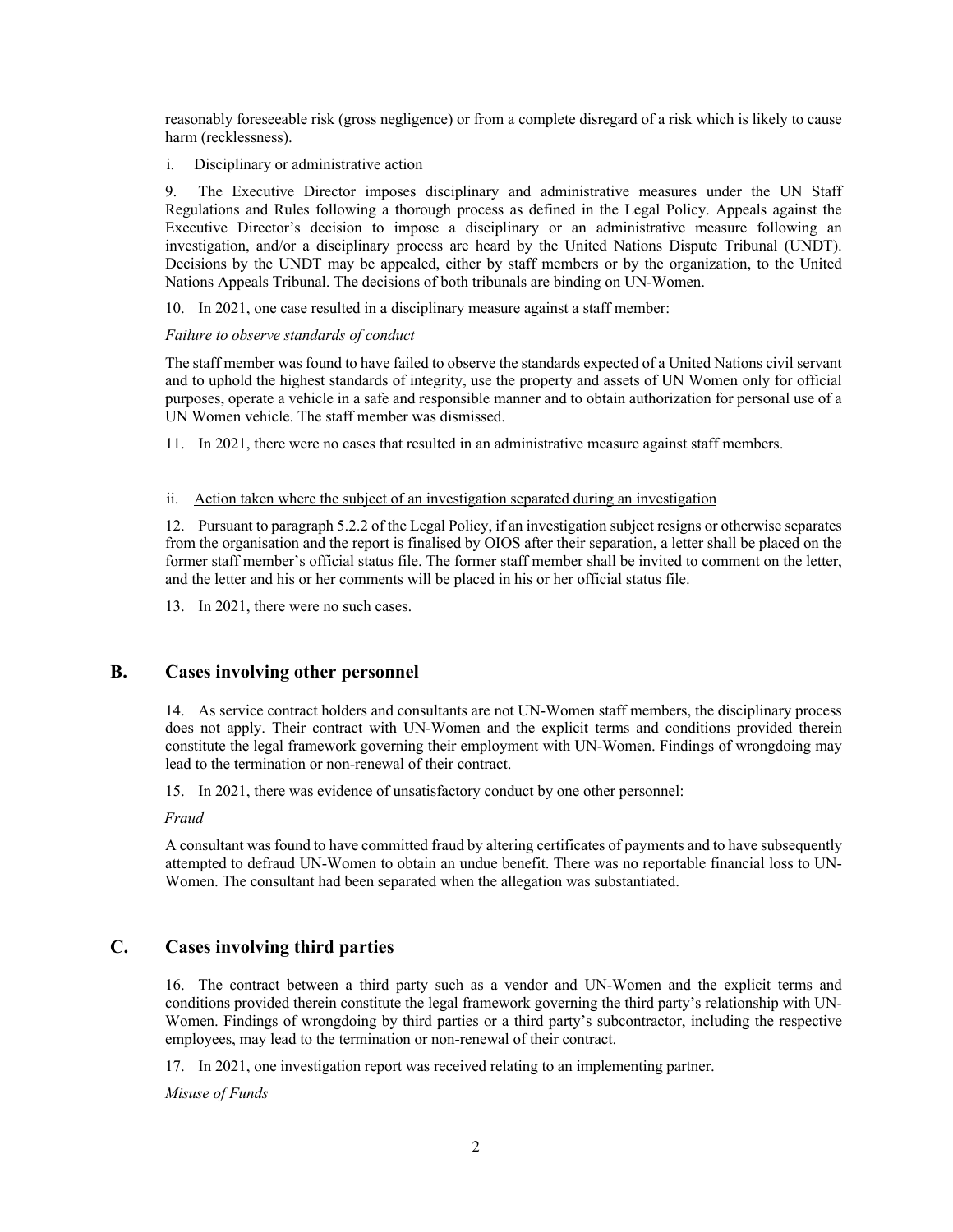An employee of an implementing partner was found to have misused UN-Women funds relating to a project and to have falsified financial documents as proof of his attempt to reimburse the funds. The employee admitted the misconduct and was terminated by the implementing partner. No UN personnel was involved. The matter was referred to national authorities.

# **III. Possible criminal behaviour**

18. In its resolution 59/287, the General Assembly requested the Secretary-General to take action expeditiously in cases of "proven [...] criminal behaviour" and ensure that Member States are informed of the actions taken. Further, in its resolution 62/63, the General Assembly requested the Secretary-General "to bring credible allegations that reveal that a crime may have been committed by United Nations officials and experts on mission to the attention of the States against whose nationals such allegations are made, and to request from those States an indication of the status of their efforts to investigate and, as appropriate, prosecute crimes of a serious nature [...]".

19. When an investigation reveals credible evidence that a violation of law has occurred to warrant referral to the law enforcement authorities of a Member State, UN-Women refers such matters to the Secretary-General through the UN Office of Legal Affairs (OLA) for its review and appropriate action.

In 2021, UN-Women referred one case regarding an implementing partner.

## **A. Relevant policies**

20. More specific information on the different types of misconduct and wrongdoing and reporting as well as the investigation process can be found in the following UN-Women policy documents, all of which are included in the UN-Women Policy, Procedure and Guidance Framework (PPG) and are publicly available on the UN-Women Accountability page: https://www.unwomen.org/en/about-us/accountability.

### **UN Women Legal Policy for Addressing Non-Compliance with UN Standards of Conduct**

21. The UN Women Legal Policy for Addressing Non-Compliance with UN Standards of Conduct, *inter alia*, prohibits any form of misconduct which may include, but is not limited to, the following categories whether wilful, grossly negligent or reckless:

(a) Acts or omissions in conflict with the general obligations of staff members set forth in Article I of the Staff Regulations, Chapter I of the Staff Rules and other administrative issuances as applicable; failure to comply with the standards of conduct expected from international civil servants;

(b) Unlawful acts (e.g. theft, fraud, smuggling, possession or sale of illegal substances or objects, etc.) wherever it occurs, and whether or not the staff member was an official on duty at the time;

(c) Assault, workplace harassment, including sexual harassment, or threats to other staff members or third parties (see the Prevention of Harassment, Sexual Harassment, Discrimination and Abuse of Authority Policy);

(d) Sexual exploitation and sexual abuse as defined in the Secretary-General's Bulletin "Special measures for protection from sexual exploitation and sexual abuse", ST/SGB/2003/13;

(e) Misrepresentation, forgery, or false certification, including, but not limited to, in connection with any official claim or benefit, the failure to disclose a fact material to that claim or benefit, or engaging in a knowing misrepresentation which has adverse consequences for the organization;

(f) Misuse or mishandling of official property, assets, equipment or files, including electronic files or data;

(g) Action or omission to avoid or deviate from Financial Regulations, Rules and Procedures, including inappropriate use of authorising, approving, committing or verifying authority;

(h) Mishandling of contract obligations and relations with third parties leading to loss of property or assets, or generating liabilities for the organization;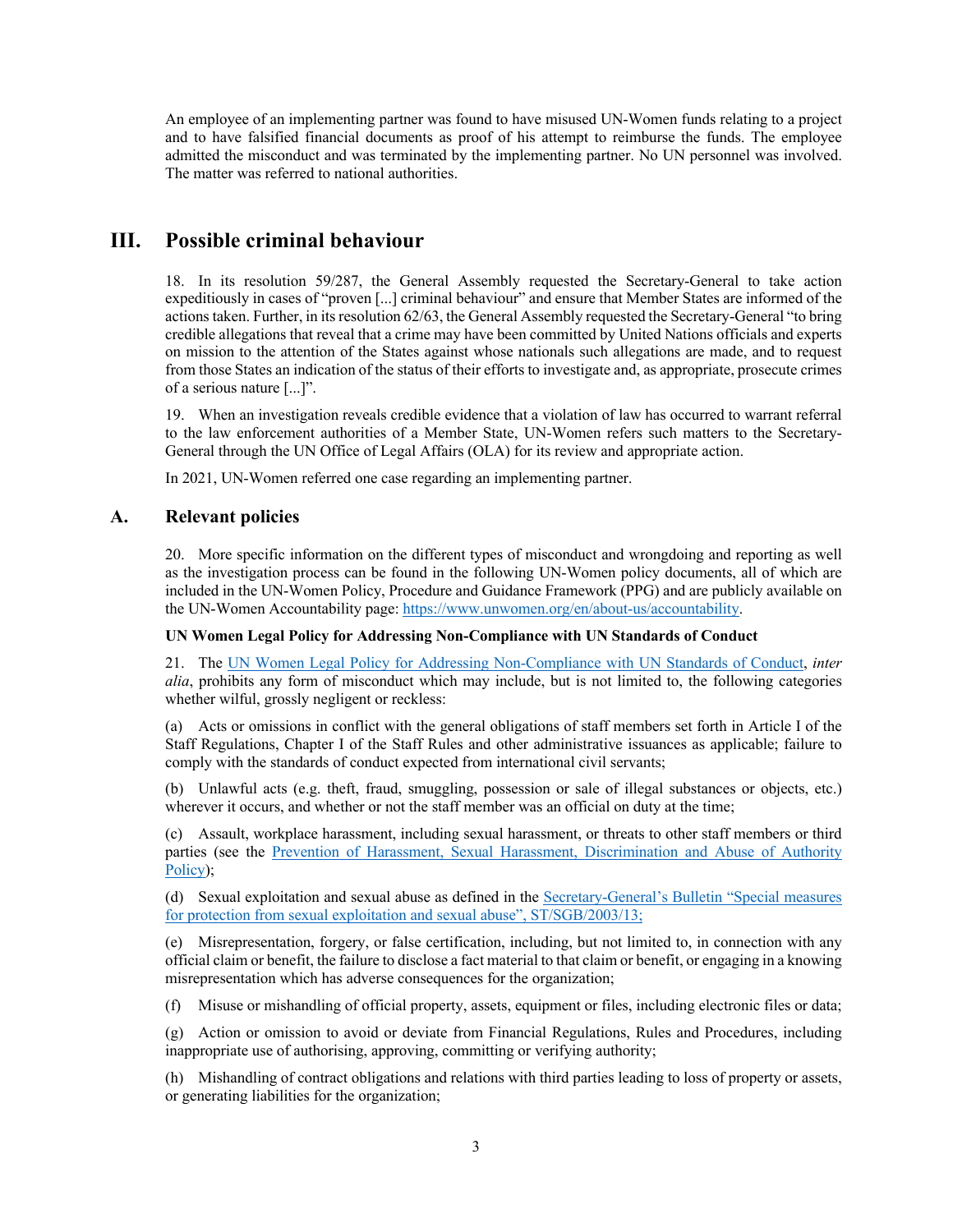(i) Failure to disclose an interest or relationship with a third party who might benefit from a decision in which the staff member takes part; favouritism in the award of a contract to a third party;

(j) Breach of fiduciary obligations vis-à-vis the organization;

(k) Misuse of office, abuse of authority; breach of confidentiality; abuse of United Nations privileges and immunities, including misuse of the United Nations Laissez-Passer;

(l) Exaction or acceptance of funds, services or benefits, from a colleague or third party in return for a favour or benefit;

(m) Failure to disclose promptly the receipt of gifts, renumeration or other benefits received from an external source by the staff member in connection with his or her official duties;

(n) Retaliatory action against a complainant or an investigation participant, or other action in violation of the Protection Against Retaliation for Reporting Misconduct and for Cooperating with Duly Authorized Audits or Investigations Policy;

(o) Making false accusations and disseminating false rumours;

(p) Direct or indirect use of, or attempt to use official authority or influence of the staff member's position or office for the purpose of obstructing an individual from reporting allegations of wrongdoing, or cooperating with an audit or an investigation;

(q) Abetting, concealing or conspiring in any of the above actions, including any act or omission bringing the organization into disrepute.

#### **Prevention of Harassment, Sexual Harassment, Discrimination and Abuse of Authority Policy**

22. The Prevention of Harassment, Sexual Harassment, Discrimination and Abuse of Authority Policy (i) reinforces UN-Women's commitment towards protecting all personnel from prohibited conduct; (ii) ensures that all personnel are aware of their roles and responsibilities in maintaining a workplace free of any form of prohibited conduct; (iii) outlines measures designed to prevent prohibited conduct; (iv) describes mechanisms for reporting prohibited conduct; (v) describes the consequences of committing prohibited conduct; and (vi) details the support provided to those who are affected by prohibited conduct.

#### **Secretary-General's Bulletin "Special measures for protection from sexual exploitation and sexual abuse", ST/SGB/2003/13**

23. The Secretary-General's Bulletin "Special measures for protection from sexual exploitation and sexual abuse", ST/SGB/2003/13, which applies to UN-Women, establishes the UN system-wide framework for preventing and addressing cases of sexual exploitation and sexual abuse.

#### **Protection Against Retaliation for Reporting Misconduct and for Cooperating with Duly Authorized Audits or Investigations Policy**

24. The Protection Against Retaliation for Reporting Misconduct and for Cooperating with Duly Authorized Audits or Investigations Policy establishes the mechanism for the protection of UN-Women personnel against retaliation for reporting misconduct or for cooperating with duly authorized audits or investigations. UN-Women is committed to fostering and maintaining a culture in which all personnel are able to report acts of misconduct and/or wrongdoing to Office of Internal Oversight Services (OIOS) without fear of reprisal, reprimand or any form of retaliation, and to taking swift and appropriate action in cases in which retaliation has occurred.

### **UN-Women Anti-Fraud Policy**

25. The UN-Women Anti-Fraud Policy outlines UN-Women's current approach to the prevention, detection and response to incidents of fraud.

## **B. Reporting and investigation process**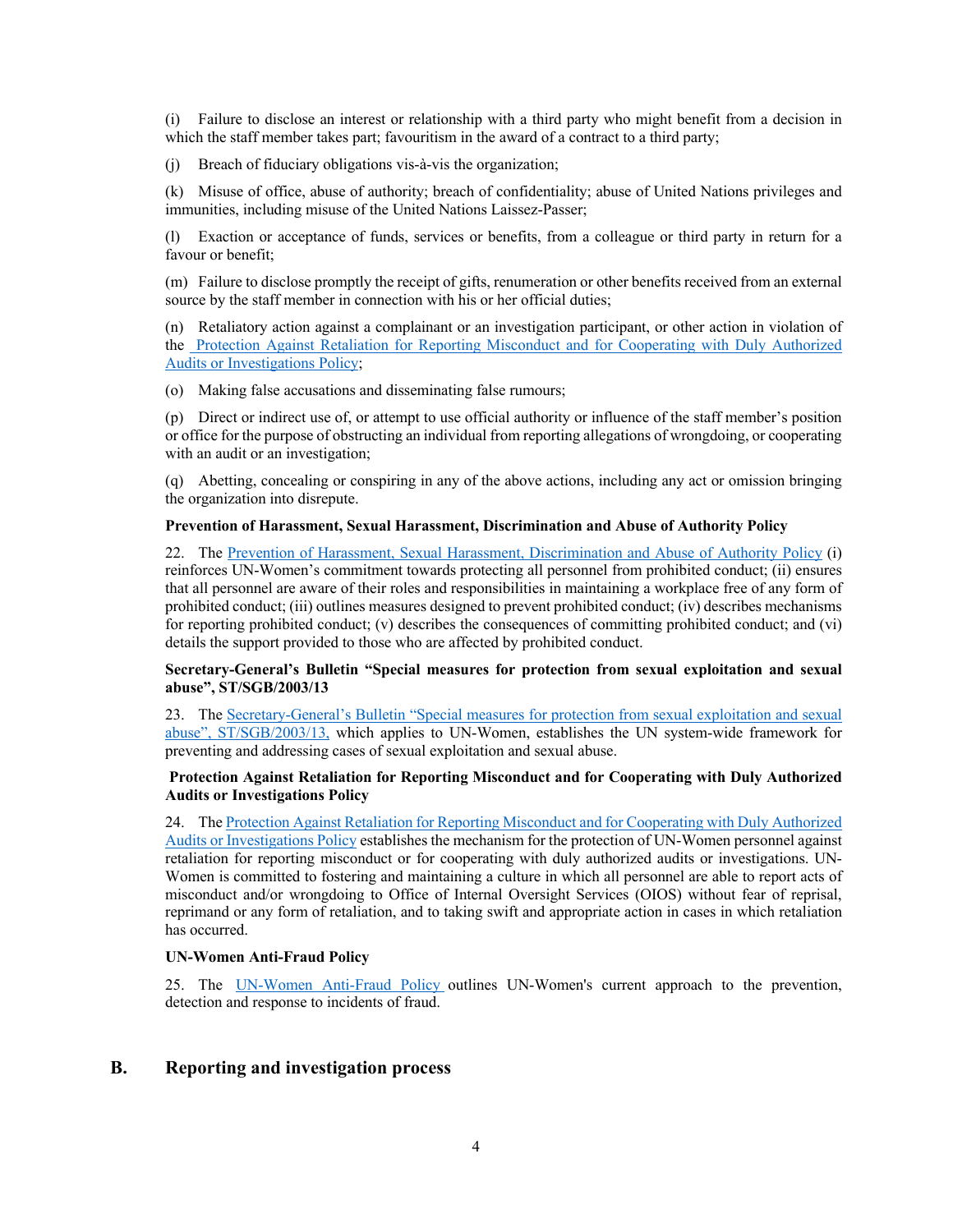26. All personnel have a responsibility to report allegations of misconduct and/or wrongdoing to the OIOS or to their immediate supervisors. Supervisors have a responsibility to promptly report allegations to OIOS.

27. There are several ways to report to OIOS:

(a) A confidential helpline managed by OIOS has been established, which any person may access directly on UN-Women's Internet site: (i) on http://www.unwomen.org, at the bottom of each page, click on "Report wrongdoing"; (ii) from the link on the dedicated "Accountability" page at http://www.unwomen.org/en/aboutus/accountability/investigations;

(b) By mail marked "Private and Confidential" to the Director, Investigations Division, Office of Internal Oversight Services; 300 East  $42<sup>nd</sup>$  Street (at  $2<sup>nd</sup>$  Avenue), 7<sup>th</sup> Floor, New York, NY 10017;

(c) By telephone at  $+1$  (212) 963-1111 (24 hours a day).

28. In the event that UN-Women personnel fear retribution or retaliation after reporting allegations of misconduct and/or wrongdoing, or cooperating with an audit or investigation, under the Protection Against Retaliation for Reporting Misconduct and for Cooperating with Duly Authorized Audits or Investigations Policy, they may report the matter to the Director, UN Ethics Office in person, by telephone at +1 (917) 367- 9858, or by email at ethicsoffice $@$ un.org.

## **C. Additional reporting**

29. In accordance with the UN-Women Anti-Fraud Policy, cases of misconduct and/or wrongdoing investigated by OIOS on behalf of UN-Women will be reported to the Executive Board through its established reporting mechanisms, as follows:

(a) Cases of fraud and presumptive fraud are publicly reported to UN-Women's Executive Board by the United Nations Board of Auditors through the Report of the Board of Auditors.

(b) An annual report on internal investigation activities is also provided annually to the Executive Board. As requested by the Executive Board in its decision UNW/2015/4, this report includes complaints received broken down by category including fraud, disposition of cases, and any financial loss as well as information on the actions taken and UN-Women management's response to substantiated allegations of misconduct including fraud.

30. OIOS on behalf of UN-Women will inform of any allegations of sexual exploitation and abuse through quarterly reports provided by the Secretary-General's spokesperson and through the mandatory annual reporting on allegations of sexual exploitation and abuse provided by the Secretary-General.

31. Where OIOS informs UN-Women of an investigation into allegations of fraud that are identifiable as allegations relating to any activities funded in whole or in part with specific financial contribution or to specific activities, UN-Women may give consideration to the disclosure of information regarding the allegations to third parties, including to the funding source, with due regard to the principles.

32. The report of the outcome of an investigation of any allegations of fraud and other misconduct is a confidential document which forms part of the United Nations archives; neither the report of the investigation, nor any summary of the report, will be disclosed unless it is in the context of a request for judicial cooperation and referral to national authorities. Any such requests for judicial cooperation shall be directed through the UN-Women Legal Adviser at Headquarters, in consultation with the Office of Legal Affairs of the Secretariat, which has sole authority on behalf of the Secretary-General for determining such matters.

## **D. Relevant offices**

33. Funds and Programmes Ombudsman: The office of the United Nations Ombudsman, which services UN-Women through the dedicated Funds and Programmes Ombudsman, is a suitable option for informal, confidential and impartial assistance towards the resolution of concerns and conflicts that are related to employment and the workplace. An ombudsman can assist staff members in looking at the issue from all perspectives, helping concerned staff members to identify options and to assess them with a view to determining the best option for a resolution. More information and contact details are available on the Internet